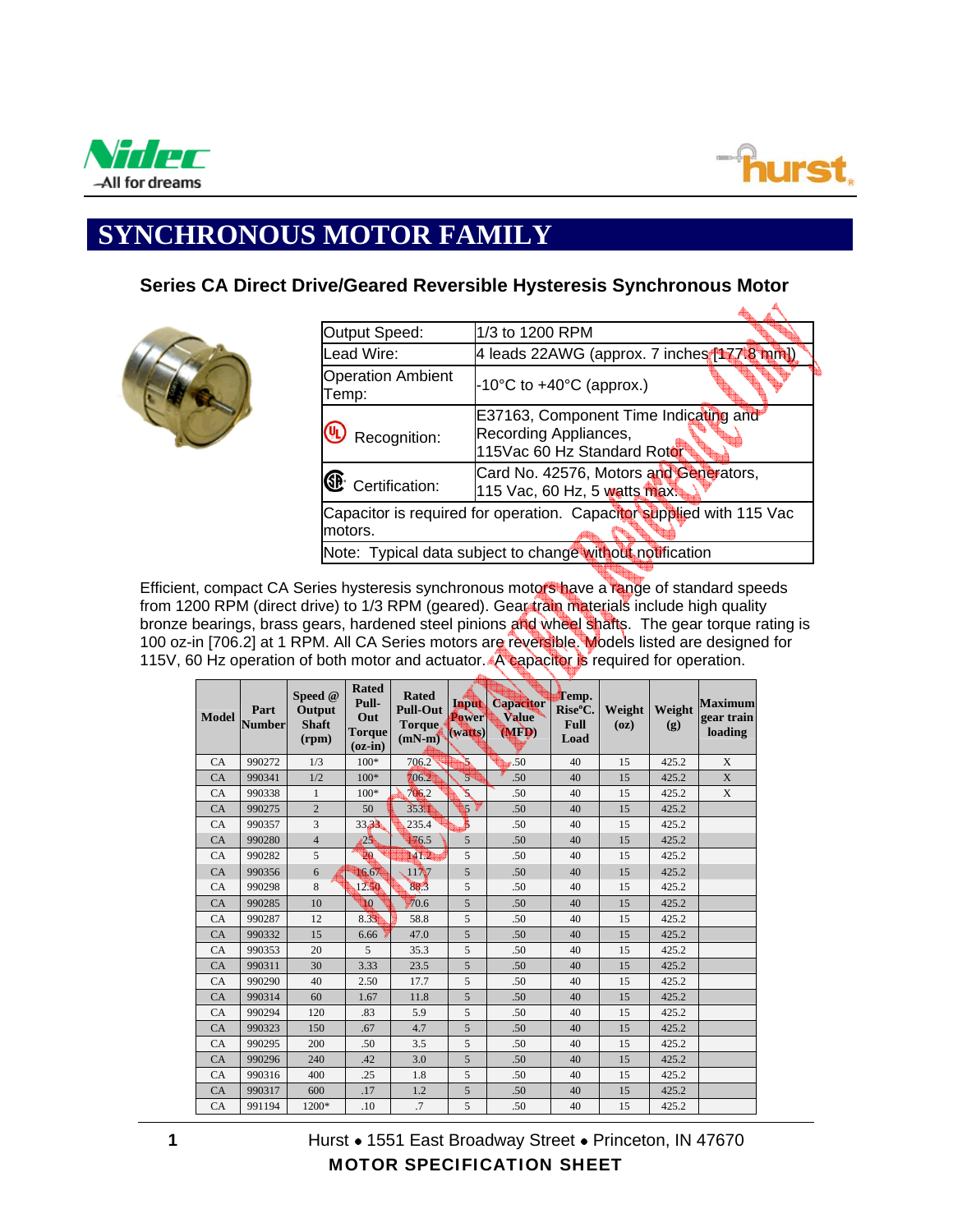



## **CA Direct Drive:**

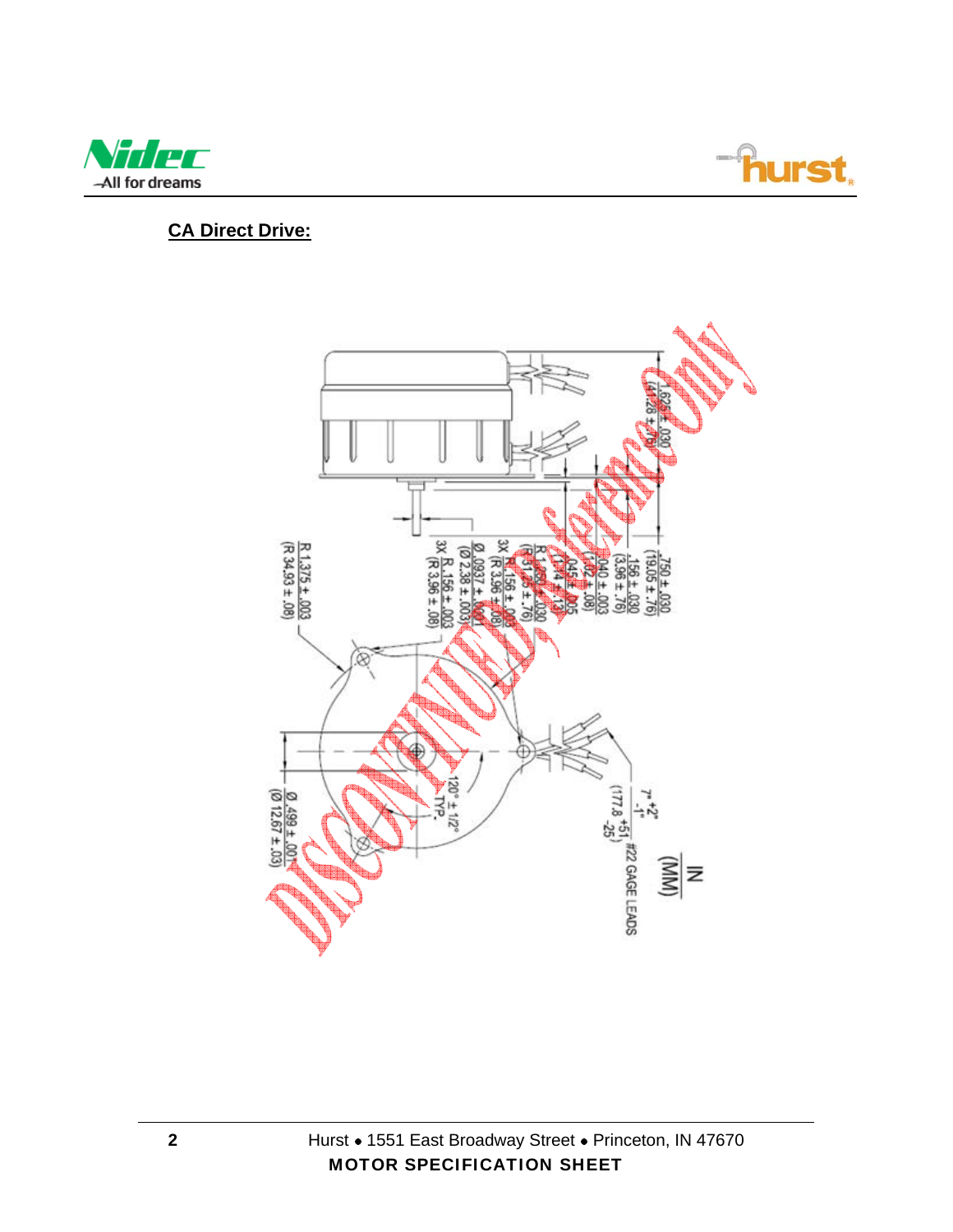



## **CA Geared:**